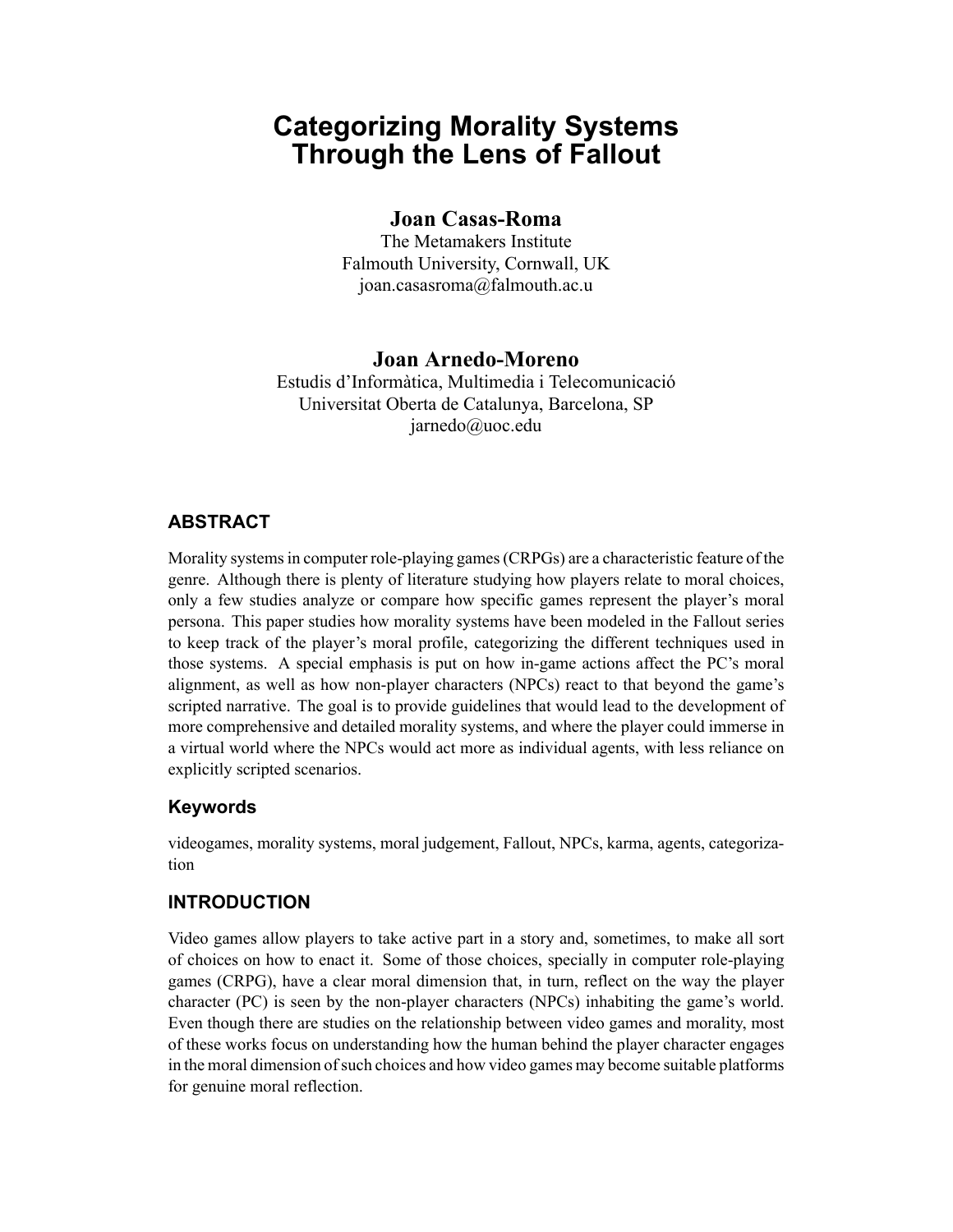Works such as (Schulzke 2009), (Sicart 2013) or (Zagal 2009) argue that this is the case (the first two mentioning Fallout as the paradigmatic example), while other works, such as (Heron and Belford 2014) or (Švelch 2010), challenge that claim and argue that moral reflection requires an emotional connection in order to be genuine, regardless of how the video game accounts for a morality system. With respect to how games keep track of moral choices, (Hayse 2010) claims that explicit morality systems are not suitable for engaging in genuine moral reflection. Other works explore the social dimension that the virtual worlds from these video games depict, and focus on topics such as law and power through moral choices, as in (Barnett and Sharp 2015).

Nevertheless, video games are seldom looked at as complex virtual worlds able to account and keep track of the moral persona that the player builds through in-game actions, and which affect the way the video game world and its inhabitants react to the player character. Regarding the notion of virtual worlds, (Champion 2009) explores their social dimension and argues how it could be improved using different techniques, and (Russell 2006) provides details on the creation of the player's social person in a virtual world.

Through an analysis of the morality systems implemented in the Fallout series of CRPGs, a highly lauded franchise often mentioned in the academic literature on this topic, this paper proposes a categorization of the different techniques that are used in order to account for the PC's moral persona. Unlike other works in the academic literature, we move our focus from the players' experience and the way players behave towards moral decisions, to the way the game actually accounts for the moral weight of those decisions; furthermore, we also focus on understanding how these moral weights affect the way NPCs behave towards the PC. Even though (Heron and Belford 2014) examines some of the techniques used in video games' morality systems, it still focuses on the players' experience behind them.

Even though, and specially in the field of ethics and moral philosophy, the term "morality" can be defined in different ways (Gert and Gert 2017), such term will be used to refer to the sets of rules, actions and consequences that are taken into account by a game's morality system. The rightness or wrongness that specific in-game actions would have with respect to what certain ethical theories define to be moral is not analyzed, but a descriptive account about what the analyzed games*recognize* as morally-relevant actions are provided, as well as how the moral weight of those affect the moral persona of the PC. On that regard, morality systems in CRPGs often overlap with the notions of *reputation*, or even *loyalty*. In that respect, we are interested in reputation as long as it is affected by actions that can be qualified as moral by the game itself or NPCs. Therefore, when some mechanics are aimed to affect reputation, but do not have a moral dimension, they may be acknowledged, but will not be taken into account in the analysis.

This paper is structured as follows. In Section *What is Fallout?*, the Fallout series of computer role-playing games, its themes and defining features, are introduced. Its relevance as a subject of study in morality is also discussed by means of a literature review of academic papers that are based on Fallout games. Section *Morality Systems in the Fallout Series* consists of a thorough analysis of how morality systems are deployed, and how they have changed and evolved, through the main titles in the series of Fallout CRPG series. As a direct result of this analysis, and as the main contribution of this paper, a categorization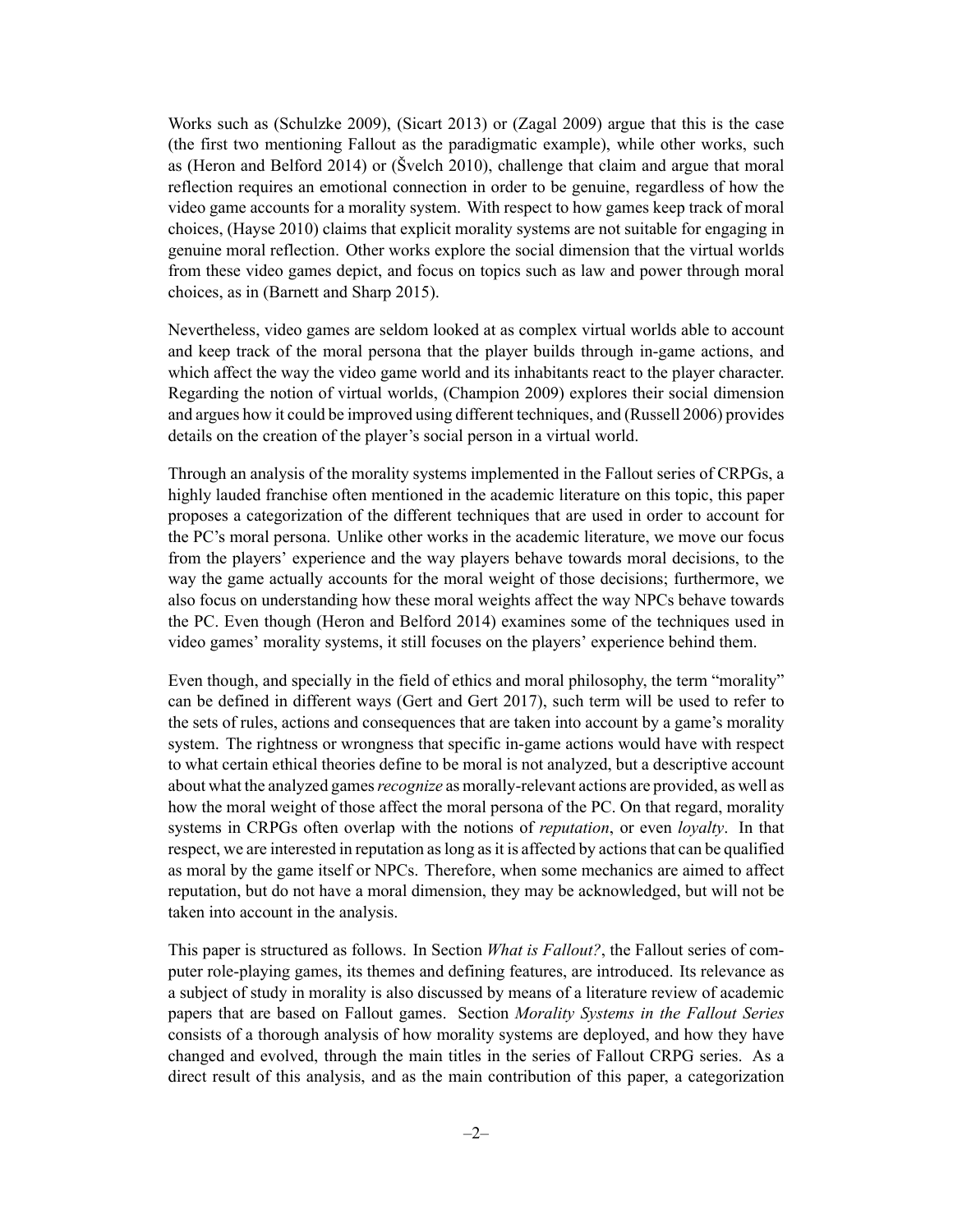of the different techniques used in morality systems is presented in Section *Categorization of Morality Mechanisms*, together with a proposed new morality system that combines the most relevant features of each of the analyzed Fallout games. Finally, Section *Conclusions* concludes this paper and discusses further work.

## **WHAT IS FALLOUT?**

Fallout is a long-standing video game franchise started in 1997 by Black Isle Studios, a division of Interplay Entertainment, and later continued by Bethesda Softworks, from 2004 to this date. The name is mostly used to refer to its main series of CRPGs, even though some spin-offs in other genres also exist: a tactical squad-based RPG (Fallout Tactics, 2001), a console-based action one (Fallout: Brotherhood of Steel, 2005), a construction management and simulation game (Fallout Shelter, 2015), or even a pinball game (Fallout Pinball, 2016). Whenever the Fallout series is mentioned in this paper, it will be to refer only to the main canon CRPG line, composed of Fallout (1997), Fallout 2 (1998), Fallout 3 (2005), Fallout: New Vegas (2010) and Fallout 4 (2015). Another game, Fallout 76, was published in 2018, but, given its main multiplayer nature, with no NPCs at all, it will not be considered in this paper as part of the main line.

The Fallout universe is set in an alternate post-apocalyptic future where a nuclear war (the Great War) between the United States and China has destroyed most of the world, leaving just a ruined landscape. However, even though the war erupts in 2077 and technology has greatly advanced (e.g. robotics, energy weapons), at that moment, the world was still locked in a retro/1950's aesthetic. After the war, and reminiscent to the Mad Max movie series (Miller 1979), the planet has been turned into a barren wasteland where survivors have formed different communities that live in the remains of old buildings, fight for the scarce resources, and try to salvage some of the old technological wonders. Among them, the socalled "vaults", special self-sufficient shelters constructed across the US before the war, are a key theme in all games. The player often takes the role of one of the vault-dwellers (or, at least, somebody related to them), who has just emerged into the wasteland.

### **Fallout's Main Features**

Fallout shares many common features with other CRPGs. The game starts with the player character (PC) creation, choosing name, gender and initial attributes and skills. Advancement is level-based, with a strong emphasis on combat and exploration. In the first games created by Interplay, the player uses a 2D overland map to move across key locations that must be discovered. Exploring key locations uses a much more detailed third-person isometric view with turn-based combat. In later games, Bethesda updated the engine and moved to a first person view in a fully explorable 3D world, also using its own variation of real-time combat with pause. At any time, it is possible to initiate conversations with non-hostile NPCs, which are managed through a dialog tree system.

Even though many of these features could be considered standard to the CRPG genre, there are some that define the Fallout series and are considered very important, one would even say expected in each installment. For instance, the series relies on its own SPECIAL rule set. The PC is defined by seven [1-10] rated stats (Strength, Perception, Endurance, Charisma, Intelligence, Agility and Luck, which spell "SPECIAL"), a set of [1-100] rated skills, and a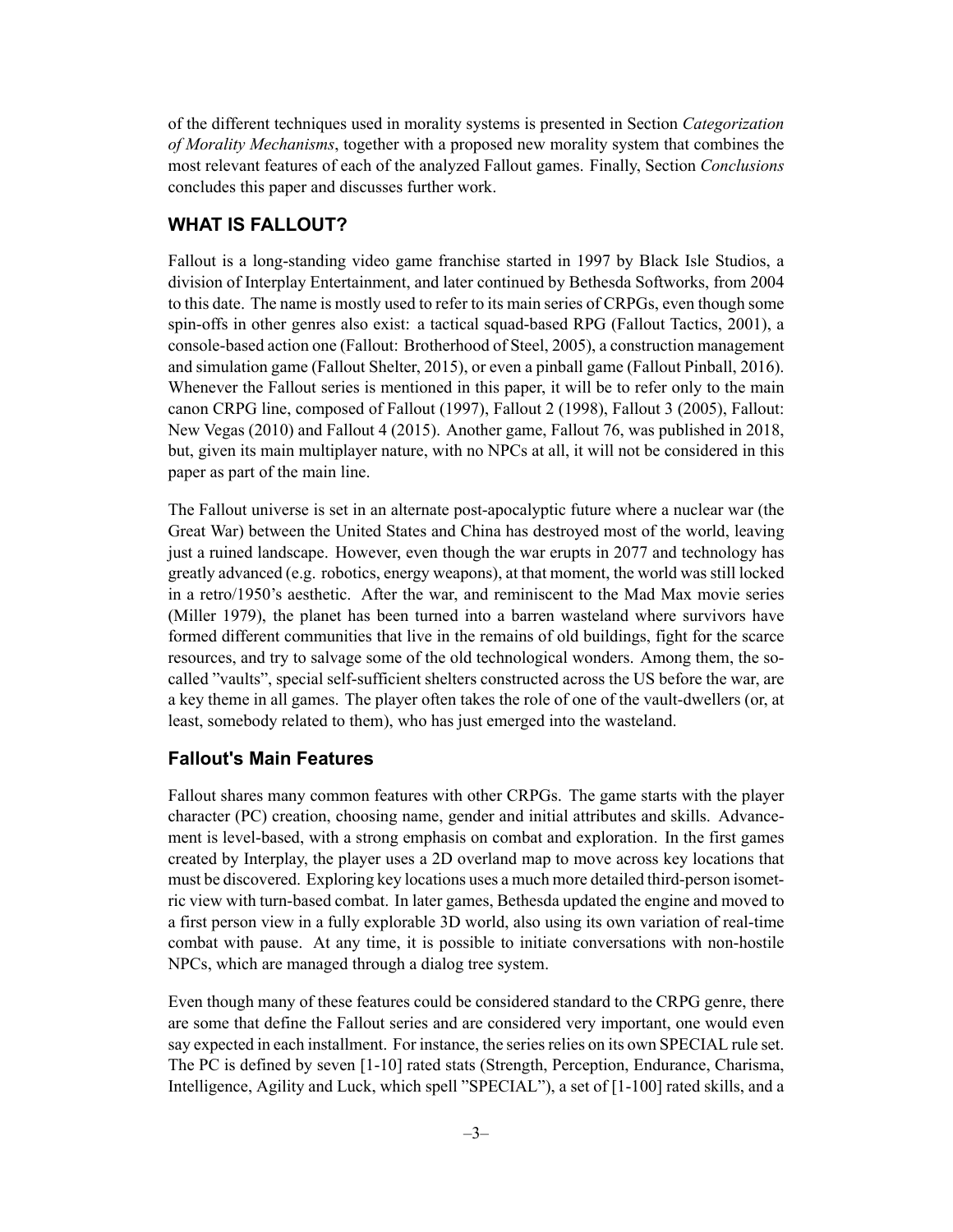list of perks. Perks provide situational bonuses and can be acquired through normal character advancement and chosen by the player, or as a result of game choices.

However, one of the signature features that sets it apart from other games would probably be its 1950's/retrofuturistic vibe, instead of the more common medieval fantasy setting, or straightforward space SciFi. This is reflected not only in technology, but also in hairstyles, clothes, music, ideologies (e.g. the red scare), etc. This is further reinforced by a diegetic user interface, the Pip-Boy (Personal Information Processor, see Figure 1), a hand-held electronic device that the PC always carries, and which is based on a green or gold monochrome screen. The player accesses all game information through this device.



Figure 1: The Pip-Boy: Fallout's interface to player stats.

Also, and even though combat plays an important role, interactions with other NPCs and the world at large are a key aspect of the games. First, companions can be recruited, but never fully controlled as would be possible in a party-based RPG. They take their own decisions during gameplay, even during combat. In latter games, the player could control some aspects of their behaviour or inventories, but never completely. Second, there is a strong focus on narrative and providing options beyond combat. With the right stats and skills, it is possible to solve many quests without the need of direct confrontation or violence. Such actions also have an impact on the PC's long term reputation, to which NPCs react accordingly, instead of just reacting to immediate actions in their vicinity (e.g. being attacked, robbed, etc.). Companions also react, and may even leave the party, or refuse to join depending on the circumstances. Finally, it is customary that, when the game ends, several extra cutscenes tell the tale about how some of the PC's decisions during the game impacted the world beyond the main quest (e.g. a settlement was saved/destroyed, what happened to important NPCs or companions, etc.).

#### **Fallout in the Academic Literature**

The relevance of the Fallout series in the academia is reflected in several publications, with a strong emphasis on studying Fallout 3 as the main case study to analyze different aspects of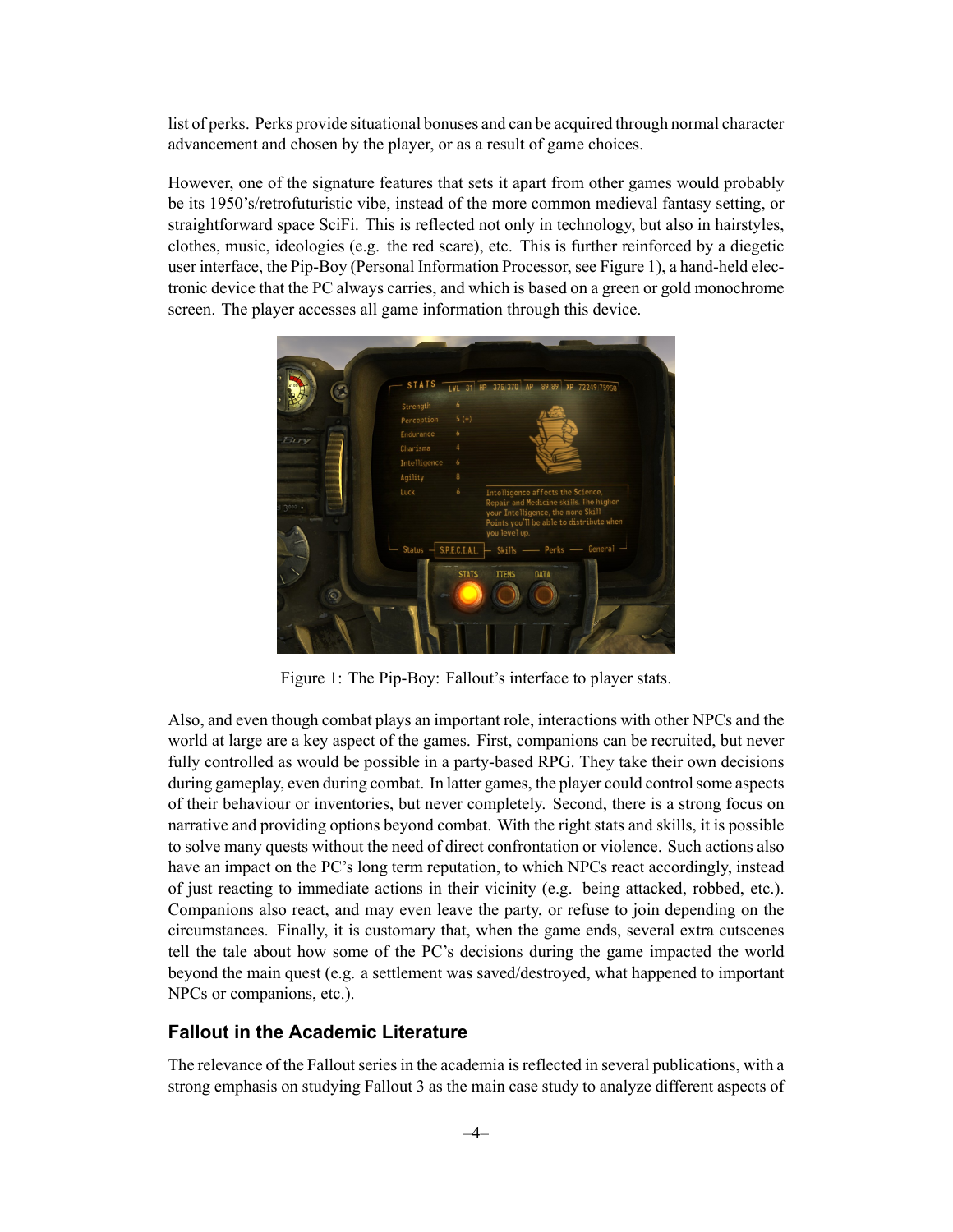how players interact with video games and, particularly, how players engage in challenging choices with a moral dimension. This section is just a brief overview of the related work, but it is enough to provide some insights on the most popular topics in papers related to the Fallout series. It must be noted that most works focus of Bethesda's iteration of the series, and not the older first two games, the reason provided being its greater ability to immerse the player through its first person view to explore a fully-featured 3D world.

On the one hand, there are publications such as (Chandler 2015; McClancy 2018) that use Fallout 3 as a conduit to discuss how the player relates to different general topics through game aesthetics, such as the barren landscape and its "brokenness", Cold War nostalgia or faith in technology. (Mosberg Iversen 2012) adds a discussion on how the game presents challenges to the player, but not defined as competition or difficulty, but as stimulating situations with an uncertain outcome; i.e., game choices or strategies that lack an authoritative "correct answer". The series characteristic non-linear approach to gameplay and how it impacts the player's experience is also explored in (İnce 2010).

On the other hand, there are publications that focus on the analysis of player behaviour. Authors take advantage of the freeform nature, within a video game logic's limitations, of Fallout 3 (Spronck et al. 2012) or Fallout: New Vegas (McMahon et al. 2012) in order to explore player personality and types. Both papers use the games to be able to assess the Five Factor Model of Personality (Openness, Neuroticism, Conscientiousness, Agreeableness and Extraversion) (Digman 1990) and propose that video games are a useful tool for this.

Going beyond player personality, the authors in (Schulzke 2009) study the Fallout series, focusing on Fallout 3 again, as a nuanced moral playground. The discussion compares how moral dilemmas are presented with respect to other video game franchises and how morality and karma are calculated in-game, both in quests where the good and evil solutions are obvious, and others in which not so much (which are the interesting ones). The conclusion is that the series could be used to teach what is to be good to the player. Similarly, (Sicart 2013) considers Fallout 3 as a paradigmatic example of a game that presents what the author calls "ill-defined moral choices"; that is, choices which have no foreseeable good or bad solution, and which require the player to engage in genuine moral reflection to decide which outcome they want to choose.

#### **MORALITY SYSTEMS IN THE FALLOUT SERIES**

Accounting for the moral consequences of the PC's actions, as well as capturing how such consequences affect the game's world and its inhabitants, is a feature also shared among other RPG titles, aside from the Fallout games. However, the Fallout series has received a great deal of attention in the literature regarding video games and moral choices, given some of its signature morally-challenging situations the games present to the player.

This section provides an analysis of the features and evolution of the morality systems in the games of the main canon Fallout CRPG line, as mentioned in Section *What is Fallout?*. It is worth noting that, in this study, we do not get into detail on choices based on dialogue trees, nor into the narrative behind scripted choices, but we rather focus on studying how morally-weighted actions, are acknowledged by the game's morality system and reflected into the PC's moral persona. The identification and classification of those mechanisms result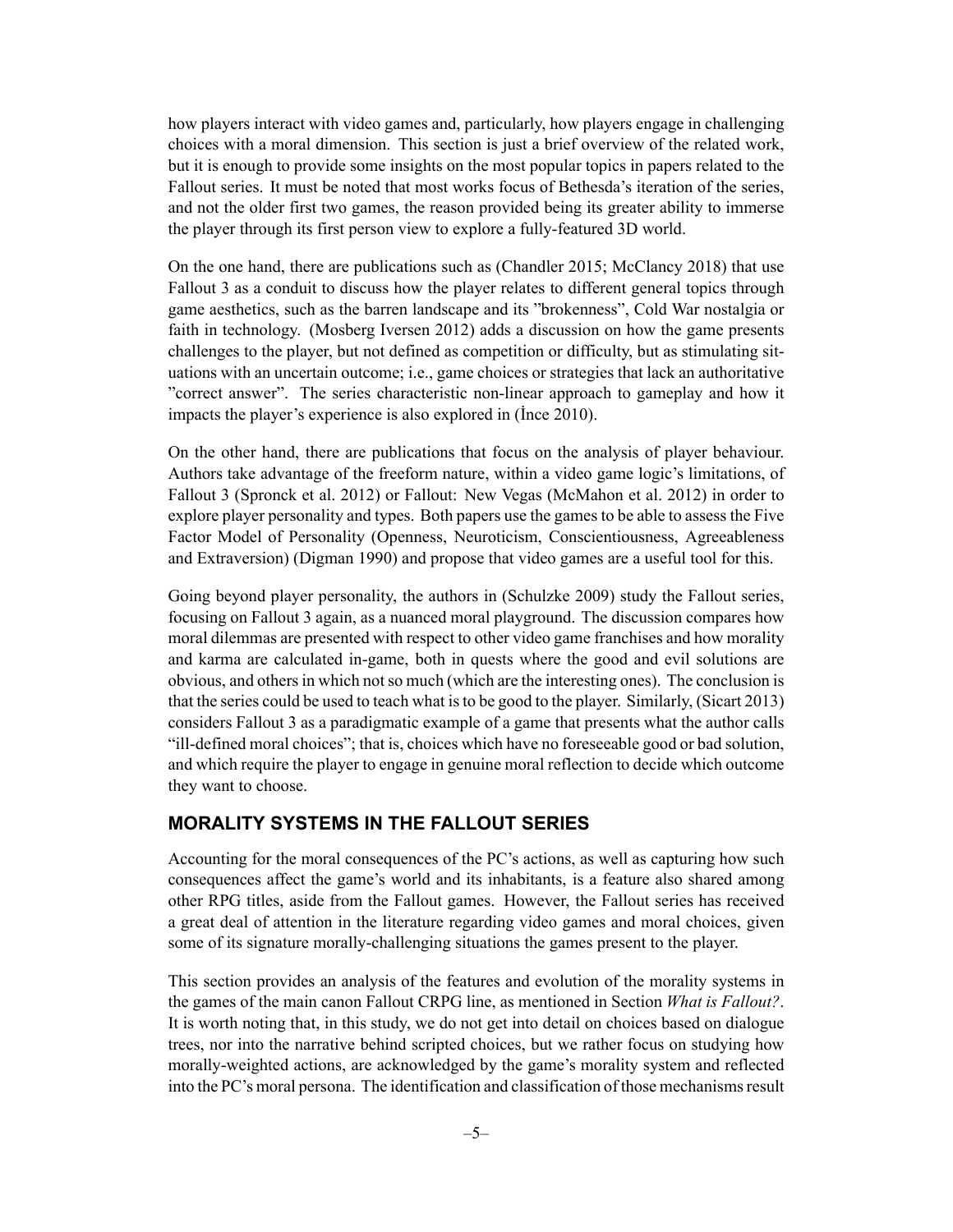from a combined study of the games' systems, the official games' manuals detailing some of the main features, such as (Taylor 1995), as well as through detailed guides for each game specifying the in-game logic behind particular actions and effects, mainly (Nukapedia - The Fallout Wiki).

#### **Fallout: General Reputation and Titles**

The first title of the Fallout series sets the theme of accounting for the morality of the PC's choices under the concept of *Karma*, which will be recurring in most of the following games. In this case, karma is measured using a single morality axis, named *General Reputation* ingame, to keep track of the PC's good and evil deeds. Despite its name, it measures the PC's moral alignment from the world's perspective, computed between the values [Good, Neutral, Evil]. Quoting the game's manual (Taylor 1995):

"If you act nobly, and perform great deeds, your character's reputation will rise (or go positive). If you act like a Commie, or other negative personality type, your character's reputation will sink (or go negative)."

General reputation holds for the whole world at large, which amounts to represent the fact that there is some sort of universal, objective sense of what is good and what is evil in the video game's universe. Furthermore, morally-weighted actions are instantly reflected into the PC's reputation score without the need of anyone witnessing them, and this reputation is instantly known by everybody in the video game's world. Regarding the events that affect the moral profile of the PC, those deeds mostly correspond to scripted choices in dialogues and quests. However, a few non-scripted events can have an impact on reputation, such as being sent to jail.

As general reputation is represented using a single axis, this means that good and evil deeds make up for each other; that is, morality is based on an accumulative score, meaning that performing an enough number of good actions will eventually override an evil reputation, no matter how heinous the PC's previous actions. As it is also argued in (Fitzpatrick et al. 2005), games that use a single morality axis actually fail to account for the notion of "deed", as they cannot keep track of particular events that stick over time.

Nevertheless, Fallout uses an interesting complementary technique that allows certain morallyrelevant events to stick, overcoming some of the single general reputation limitations: the *Reputation Titles*. These titles can be seen as labels that are applied to the PC beyond their reputation, and which are triggered by particular events (or through the accumulation of particular events). NPCs will react to these reputation titles, regardless of the PC's general reputation score. For instance, one of them would be "Childkiller", which the PC acquires after killing children, and which triggers negative reactions from the NPCs, regardless of the PC's general reputation.

NPCs judge the PC's morality and respond accordingly through a mechanism called *Reaction*. Funnily enough, the PC's general reputation does not directly affect the NPCs' reaction: only the specific titles previously mentioned, a high Charisma score, and some perks are used for that. As a matter of fact, it seems that, although there was a lot of effort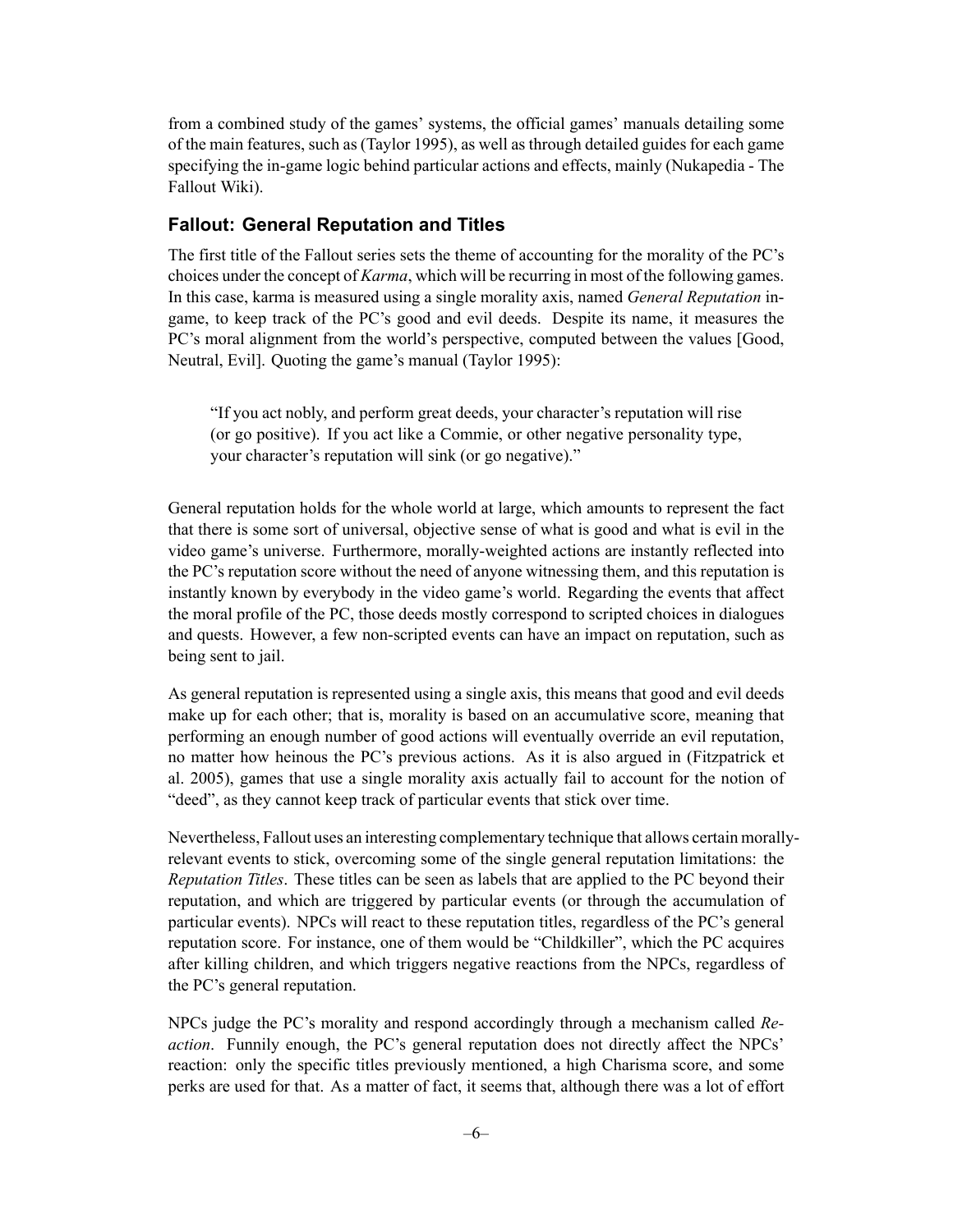put into the design of the reaction system, most code is actually commented out, and thus never used in the game.

#### **Fallout 2: Reputation and Social Circles**

The second title of the series follows the first one very closely, adding some new interesting bits. First and foremost, general reputation disappears, directly using the term *Karma*. Again, the karma score follows a single axis and is used to assign a [Good, Neutral, Evil] alignment to the PC from a general point of view. Additionally, the PC can be given different aesthetic titles if the karma score is high or low enough, ranging from "Demon Spawn", for the lowest karma score possible, to "Savior of the Damned", for the highest one.

However, a measure called *Reputation* also exists, but now is used to independently measure how the PC is perceived in each one of the game's towns. Similarly to karma, reputation uses a single axis. This means that, aside from the karma score, the PC can gain or lose points on different reputation scores that will only affect specific towns in the game. Similarly, membership in one of the different factions in the game can also affect the way the PC is morally judged by the NPCs. Specifically, the faction of the "Slavers" can be joined by the PC: this allows the player to gain some extra in-game cash, but will permanently tag the player as a member of such guild, which will negatively affect the PC's karma, as well as NPCs' reactions. This is a big step forward regarding its predecessor, as accounting for different reputations in different regions or factions potentially allows to account for distinct socially-defined morality systems with different moral values. With this, it is possible to provide a more plural view of the social dimension of morality, which can vary depending on regions and social groups, as well as avoiding the effect of having a single, universal notion of what is considered good and evil in the video game's world.

The mechanics of reputation titles, that stick and cannot be compensated with opposed deeds, is kept from the first game, but many more are added in Fallout 2. However, most of them have no actual direct relation with the PC's moral persona. The original Fallout reaction mechanism is also kept, but adding the new elements into consideration, such as the way new reputation titles affect the NPCs perception of the PC, or by taking into account the particular reputation score that the player has with respect to the particular town the NPC belongs to. On that regard, the morality system in Fallout 2 ends up being quite similar to the one already existing in Fallout, but adds the plurality of reputations according to different regions.

In general, Fallout sets the basic foundations of the moral systems that will be used in the following games.

#### **Fallout 3: Universal Karma**

Fallout 3 keeps the karma score as a universal measurement of the moral alignment of the PC. Similarly as with the previous titles, karma is measured using a single slider that accumulates both good and evil deeds. With respect to the previous titles, though, Fallout 3 increases the labels that are calculated through the karma score to five instead of three, namely [Very Good, Good, Neutral, Evil, Very Evil]. Additionally, depending on the karma score and the player's level, the game assigns different morally-weighted labels to the PC, but which are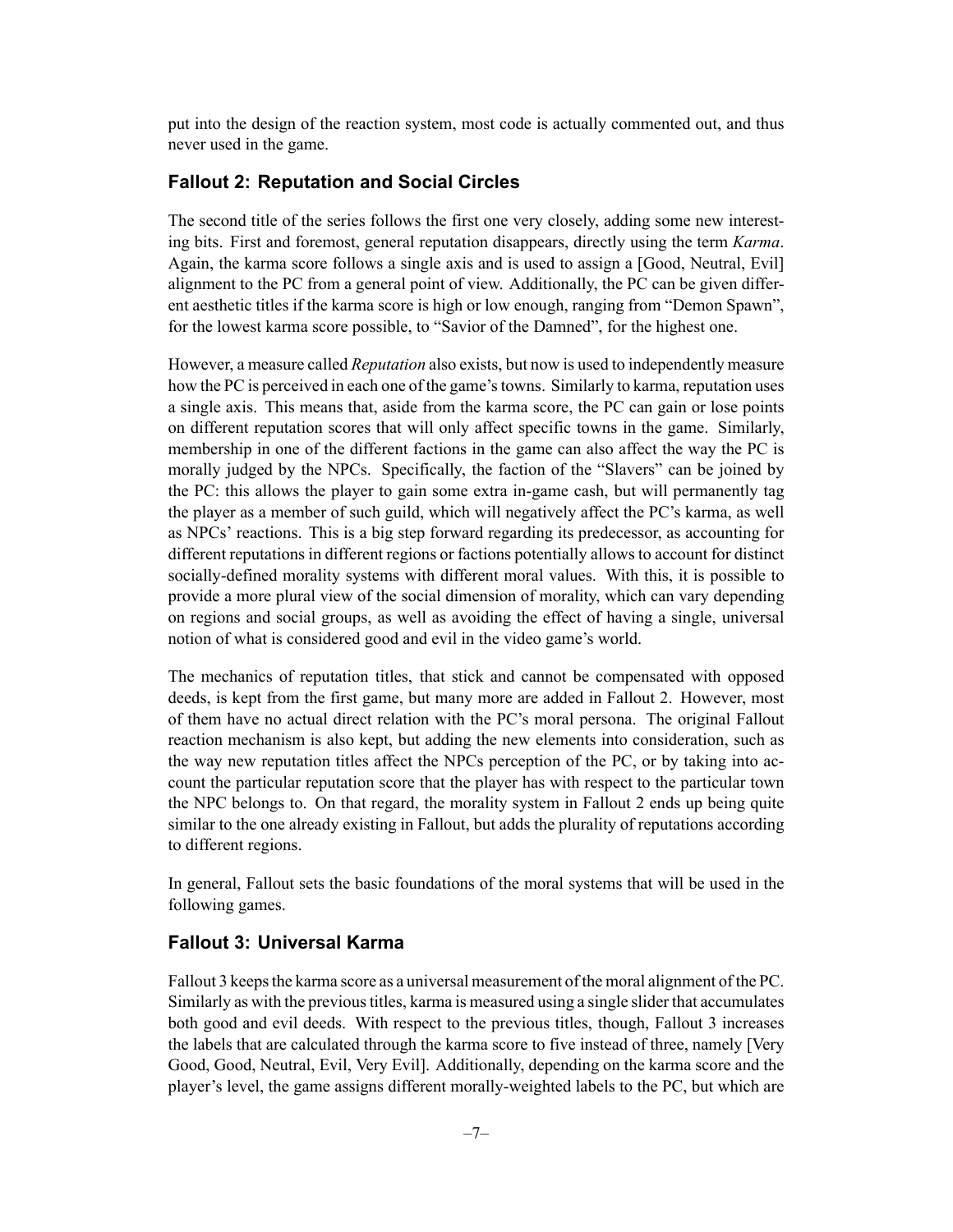just aesthetic and with no real in-game impact. For instance, a 17th level character will be labelled "Paragon" with good karma, "Beholder" with neutral karma, and "Fiend" with evil karma.

Compared to its previous incarnations, Fallout 3's morality system is quite simple. It is solely based on a single, universal karma score again, but town reputation no longer exists. Particular reputations or relationships with certain towns or factions still exist, but only as a result of scripted choices during quests. Fallout 3 also loses the *Reputation Titles* system, present in both previous games. By losing those titles, therefore, the game cannot longer account for granularity of particular, non-scripted morally-relevant deeds beyond the PC's karma score. Due to this, the PC's moral persona keeps the "good deeds make up for evil ones" flavour.

The effects of the NPCs' reactions regarding the PC's moral alignment are in fact very minimal, and are mostly related to verbal reactions from generic NPCs, access to certain companions during the game, and to determine, for instance, randomly-generated encounters with mercenary companies who may attack the player depending on karma alignment. However, it is worth noting, though, that NPCs also have a karma level associated, and this also determines how they react to the PC; in a nutshell, good-aligned NPCs react positively to a good-aligned PC and negatively to an evil-aligned one, and the other way around.

#### **Fallout: New Vegas and Multiple Reputations**

With regards to its predecessors, Fallout: New Vegas (Fallout: NV onwards) is a step forwards in terms of morality systems, recovering some of the nuances found in Fallout 2. Even though Fallout: NV still maintains the notion of karma as a measurement of the PC's moral alignment, this feature plays now a minor role in affecting interactions with NPCs. Similarly to its predecessor, karma uses a single axis, accumulating both the PC's good and evil deeds. Karma-dependent labels are maintained from Fallout 3, and therefore fall among [Very Good, Good, Neutral, Evil, Very Evil]; similarly, the game still assigns aesthetic morally-relevant labels to the PC, depending on the character's level and karma score. The actions that grant good or evil karma points to the PC are, again, universally weighted, in the sense that they are fixed, taken to be objective, and immediately acknowledged across the game's world.

However, Fallout: NV accounts again for independent reputations in different factions and towns; furthermore, those play a far more important role on gameplay and NPC reaction than karma does. The most important fact is that now reputation is two-dimensional, featuring *Fame* and *Infamy*, both ranging between [1-4], and which separately measure good and evil deeds that the PC has done with respect to the corresponding faction or town. This means that the idea of certain deeds making up for other ones does no longer hold true: if the PC has gained a certain infamy score towards a faction, for instance, increasing the fame score afterwards will not "erase" the PC's infamous reputation with the faction, although the good deeds pooled into the fame score will also be taken into account. This opens up to more finegrained moral profiles, which are reflected by certain in-game labels such as "Soft-Hearted Devil", which is given with infamy 4 and fame 3, and which is described as "Most people say you're the devil himself, but most admit you've also done a world of good", or "Dark" Hero", which is the counterpart of the previous one, described as "Folks still think you're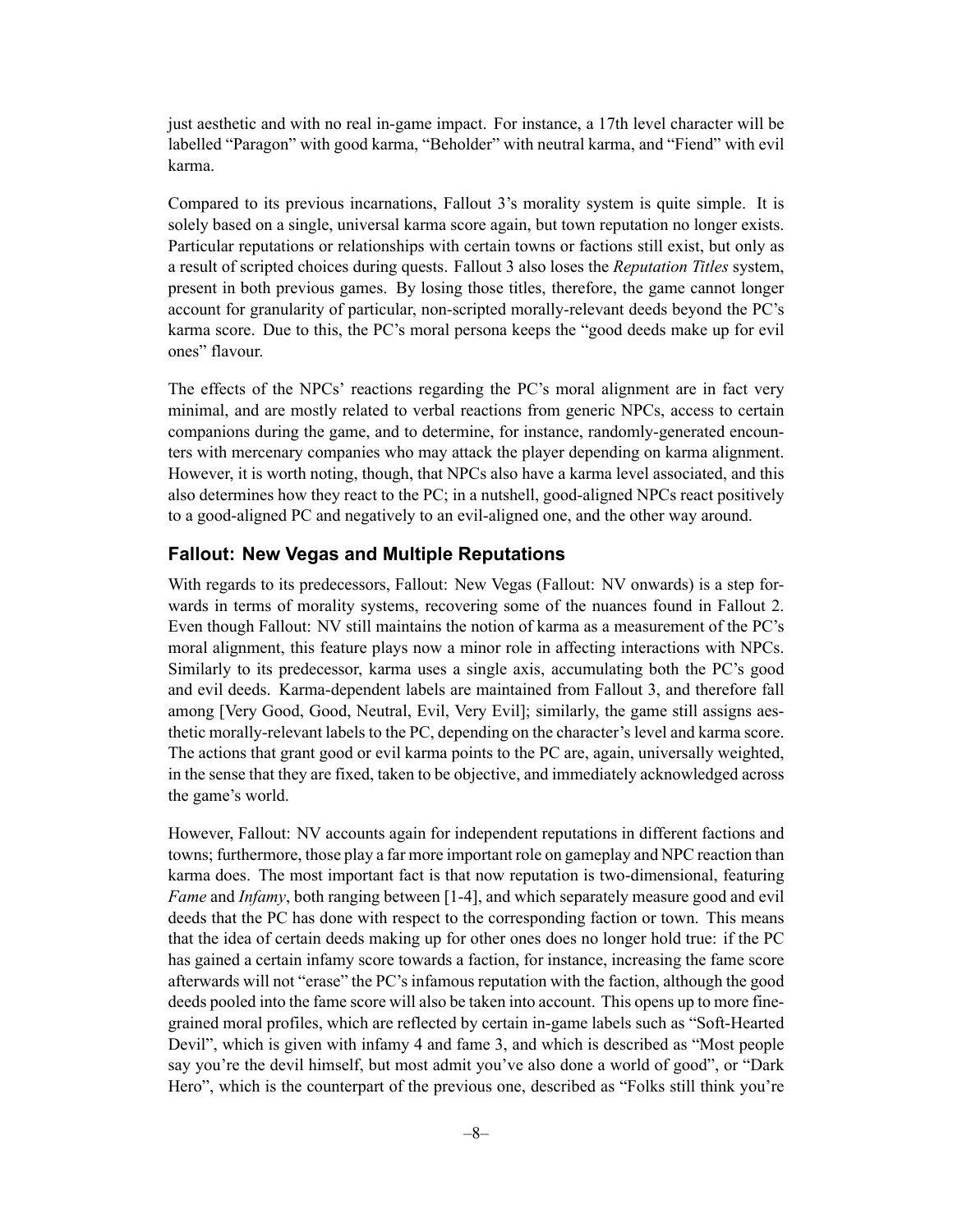some kind of hero, but you sure can be nasty sometimes".

The advantages of Fallout: NV's reputation system are many-folded. On the one hand, being able to separately track good and evil deeds allows for a far more nuanced moral profile for the PC, as we have just exemplified using certain in-game labels. Furthermore, it allows the morality system modeled in the game to capture the fact that good and evil deeds need not make up for each other, and that the game's world and its inhabitants can "remember" both your good and evil actions and react accordingly. On the other hand, the fact that the reputation system is tracked separately for each faction and town in the game allows to account for how different social circles perceive the PC. This is not only desirable in terms of representing that not the whole world may be aware of your deeds, but it also allows to represent how different social circles can have, in the end, different moral values, and thus react differently to your fame and infamy. Furthermore, and even though the PC's karma is openly visible to the NPCs, actions granting fame or infamy only towards a particular region or faction will not be acknowledged in other regions or factions; this introduces a dimension of social dynamics in the reputation mechanics that does not hold for the karma measure, and which did not exist in previous Fallout titles —save for Fallout 2, which also incorporated a town-based reputation system.

On that regard, Fallout: NV presents the most comprehensive and detailed morality system in the Fallout series. Not only it inherits most of Fallout 2 morality system's strong points, but it also improves them and introduces more complex mechanisms to strengthen its social dynamics and moral plurality.

#### **Fallout 4: Enhancing Companions**

In Fallout 4, the notion of karma is lost, and judgment is solely based on an *Affinity* mechanism between the PC and NPC companions, but not other NPCs. Even though losing the karma slider can be seen as a drawback in terms of the game's morality system, it does have a certain set of benefits with respect to the game's moral consistency. The game avoids having to use a single, objective, universal account of what is good and what is evil within the game's world, and only the judgment made by some individual NPC matter, even though this judgment is restricted to a very small subset of NPCs across the games world —namely, companion NPCs. This is an important step towards a game where morality is governed not by a set of agent-independent rules, but rather by understanding NPCs as individual agents with their own set of moral values.

Fallout 4's affinity system provides some interesting nuances to the PC's moral judgment. The affinity that a companion can have towards the PC determines their relationship among the following ones: [Infatuation, Confidant, Admiration, Friend, Neutral, Disdain, Hatred]. Moving towards a good relationship will lead to different dialogue options, personalized quests for the companions, special perks with in-game benefits, and the possibility to romance some of such companions; conversely, moving towards a negative relationships negatively affect their dialogue interactions, and may lead to the companions issuing a warning to the player to change their behavior, which may then result in the companions permanently refusing to travel with the player anymore.

Even though basing the game solely on the affinity system does restrict certain features of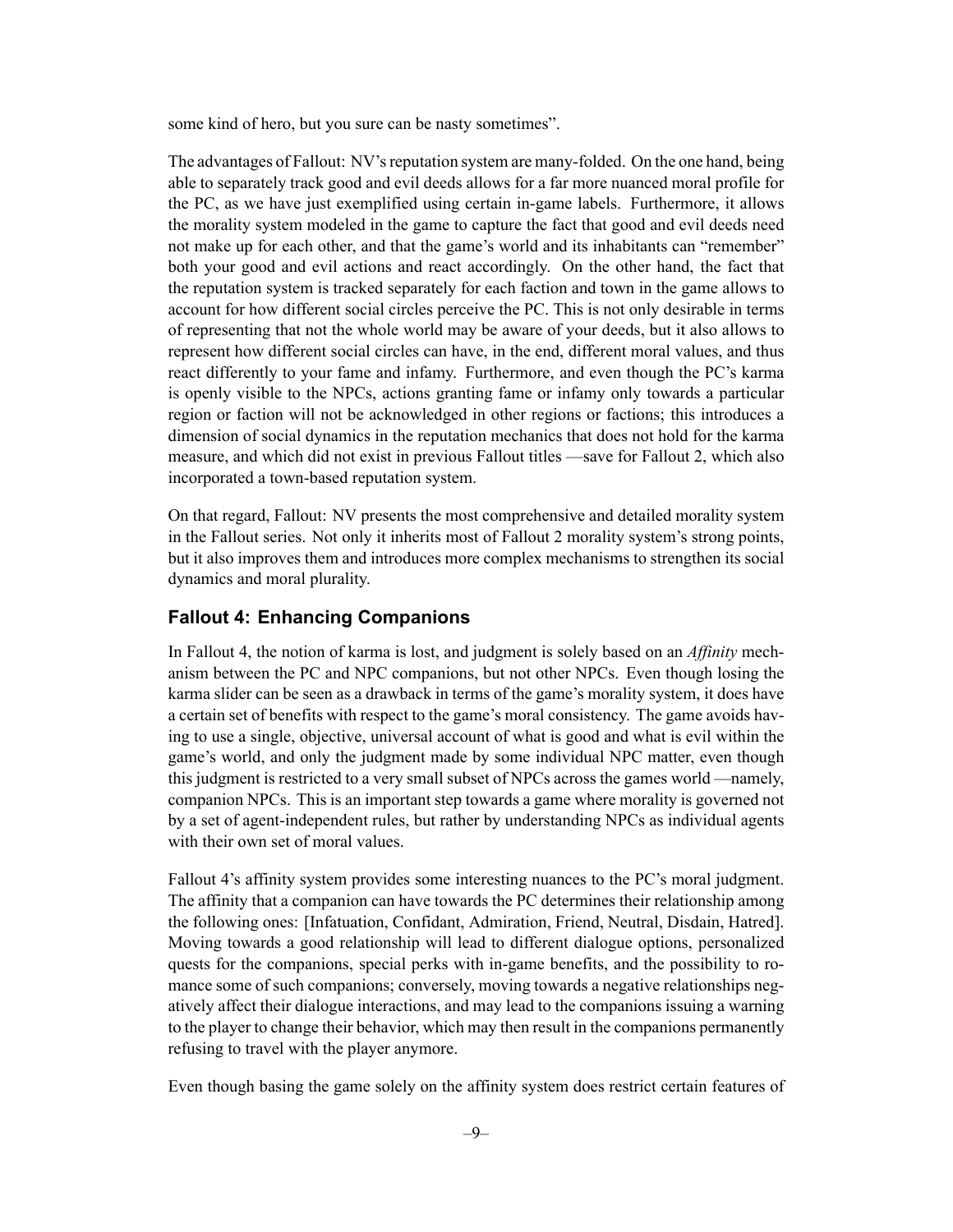its morality system, such as accounting for different social circles' values, limiting the way those social circles feel towards the PC, or not explicitly representing the player's moral persona, affinity provides a way of representing personal moral preferences that would, otherwise, not appear in more general systems. In particular, companions have their own personality and their judgments vary from one to another with respect to the actions that the player can carry out to affect their relationship.

## **CATEGORIZATION OF MORALITY MECHANISMS**

The analysis of the morality systems exhibited in the Fallout games highlights a set of mechanisms that are usually taken into account, in a more or less detailed way, and which we have brought together in a general model represented using the *Unified Modeling Language* (UML), as shown in Figure 2. Those mechanisms define the way in-game characters, be it the PC or NPCs, relate to distinct regions within the game's world; furthermore, they define how this relationship is labeled in some way to express how the actions carried out by the character are good or evil, with respect to the character's environment. Aside from that, those mechanisms also model the relationships that different characters have between them, and which can also depend on or generate some sort of moral judgment that is usually expressed in terms of a certain reaction.



Figure 2: A general UML diagram modelling judgment in the Fallout series.

## **Identifying Categories**

As a result of considering how each game's morality system works, we have identified a set of criteria that define the main features accounted for in each game: Moral axes, Circles, Dissemination, Perception, Granularity and Reaction. Each one of these features is modeled in one way or another, or even in greater or lesser detail, throughout the different Fallout games.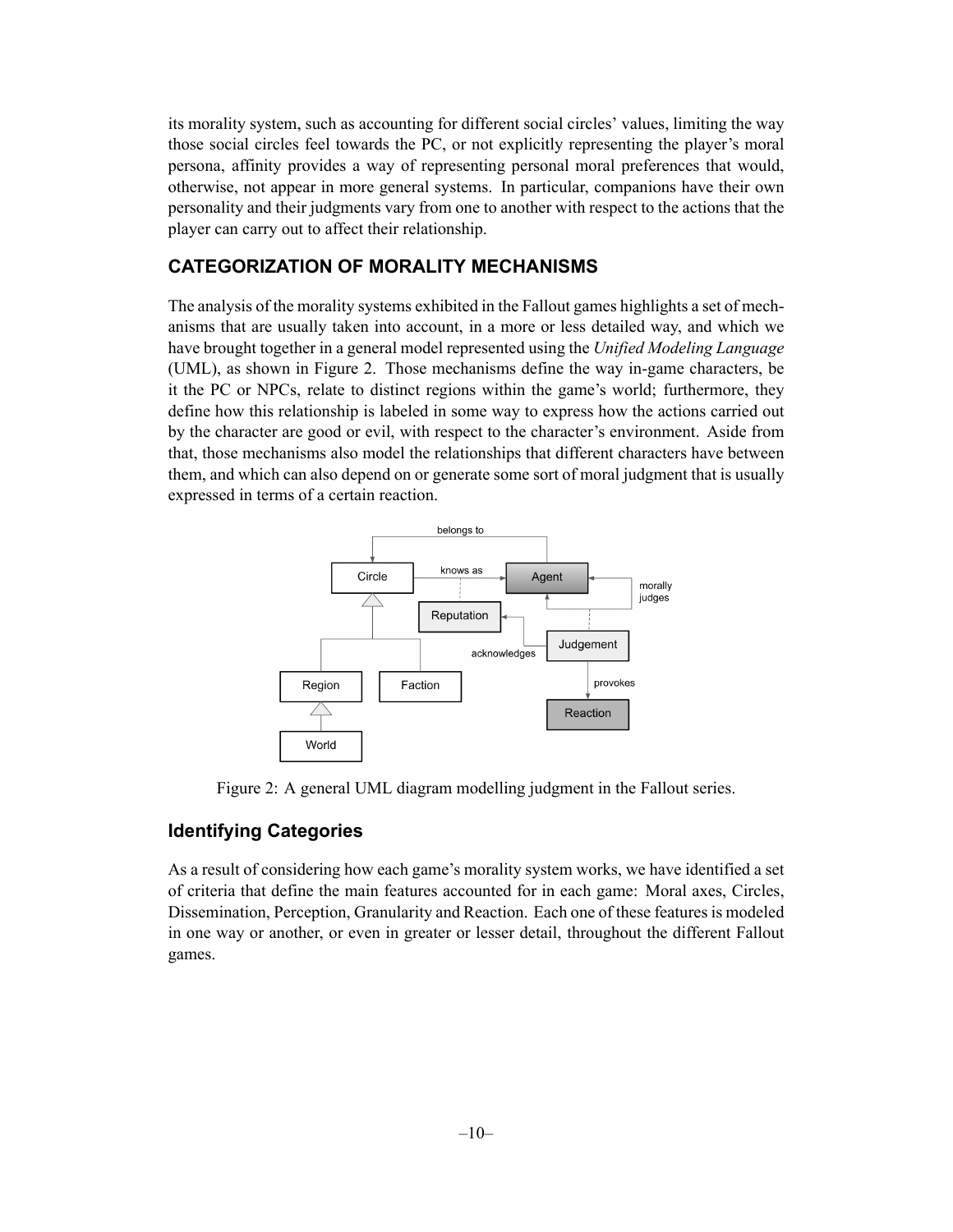- 1. *Moral axes*: How is the moral alignment of the PC measured?
	- (a) *Single Axis*: The moral alignment of the PC is based on a single axis or slider that accumulates both good and evil deeds, and where one good deed makes up for an evil one, and vice versa. This approach has the clear disadvantage of interpreting morally-relevant deeds in such a manner that a highly enough amount of small good deeds can always end up making up for other evil deeds, regardless of their nature, and the other way around.
	- (b) *Double Axis*: The moral alignment of the PC is measured using two independent axes that keep track of good and evil deeds, respectively. Although the combination of both axis is still what leads to determining the PC's moral persona, the system is not based anymore on a "this makes up for that" mechanism. Both good and evil deeds are still translated into numbers to be accumulated in their respective axis, but a high enough amount of one type of, say, good deeds will not erase the evil deeds previously carried out by the player.
- 2. *Scope*: How far reaching is the PC's moral alignment?
	- (a) *World-based*: The moral alignment of the PC is unique throughout the game's world; that is, every NPC in the game "sees" the same player's moral persona. Although it allows for a clear and stable way of situating the PC's moral alignment throughout the game, it fails to represent differences on the way the player is perceived in different regions or social circles throughout the game's world. This not only situates the player as the "center" of the game's world, meaning that everyone in that world is aware of the player's alignment, but it also fails to represent heterogeneous areas or judgment systems, as every NPC shares the same understanding of the moral profile represented by the PC's alignment.
	- (b) *Social circles*: The moral alignment of the PC is segmented into different regions and groups spread through the game's world; depending on the belonging of an NPC to certain circles, the way the NPC "sees" the player's moral persona changes. This approach allows to represent a more heterogeneous moral profile, as the PC's relationship with each region or group can be different and, therefore, it can be reflected in a different way. Additionally, different regions or circles could have different ways of accounting for what is considered good or evil, and thus this opens up for a more socially-dependent or plural definition of morality.
- 3. *Dissemination*: When do moral deeds affect the PC's moral persona?
	- (a) *Absolute*: Moral deeds always affect the PC's moral alignment, be them good or evil, and regardless of anyone else witnessing them. This accounts for "the world knowing" what the player has done, and instantly reflecting it into the PC's moral persona. Although this may be consistent with a common understanding of the concept of karma as "you reap what you sow", it pushes morality away from its social dimension and accounts for a kind of "God's eye" observer that keeps track of all the player's deeds.
	- (b) *Witness-dependent*: Some negative moral deeds need to be witnessed by someone else in order to be reflected into the PC's moral persona. This avoids the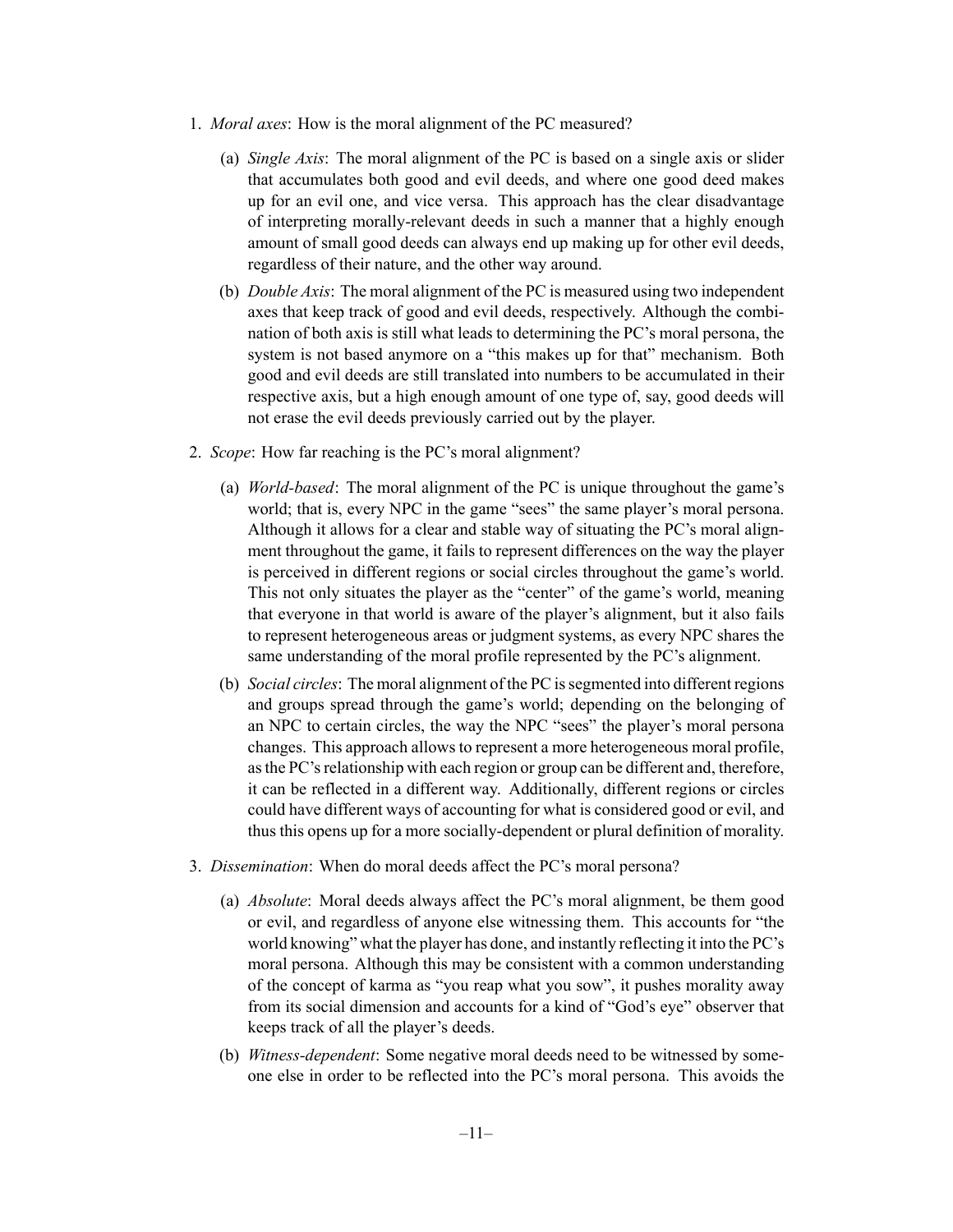effect of "the world knowing", and accounts, up to a certain degree, for allowing certain moral deeds to be kept private to the player, as well as reflecting some social dynamics of witnessing and information spread.

- 4. *Perception*: How do NPCs get to know about the PC's moral deeds?
	- (a) *Omniscience*: The PC's moral alignment is "public" and NPCs instantly acknowledge and perceive it. In a way, the PC is "transparent" with respect to the moral persona, and the good and evil deeds carried out by the player are publicly known by everyone. This approach not only fails to account for performing actions that may go unnoticed, but it also fails to account for how social relationships with different NPCs could vary the access those NPCs have towards the player's moral alignment and the deeds carried out. Regarding karma, each Fallout game falls into this category, as it is publicly acknowledged by every NPC in the game.
	- (b) *Semi-Private*: NPCs have limited access to the PC's moral alignment. This limitation could be through distinguishing the PC's moral persona with respect to different social circles, or directly through only being able to know those PC's deeds which have been either witnessed or communicated, thus modeling social dynamics. Although the Fallout series falls generally short in the latter, as witnessed deeds are instantaneously spread, the former is captured by splitting the player's reputation over the relevant circles.
- 5. *Granularity*: Do particular deeds stick over the accumulated deeds?
	- (a) *Accumulation Only*: Good and evil deeds are translated into numerical scores and accumulated together as a reflection of the overall amount of good and evil carried out by the player. The greater relevance that a particular deed could have, with respect to another, is only reflected by assigning a greater number to it, but, once the deed has been pooled together with the rest, it becomes impossible to identify it with respect to the other ones. This approach prevents the morality system from considering certain deeds specially relevant, thus encouraging the idea that, in the end, the only thing that matters is "how much" good or evil a deed is.
	- (b) *Relevant Deeds*: Particular deeds stick over time and can be identified beyond their weight within the relevant axis. This approach not only allows to represent those deeds in a more detailed way than rather by accounting how much good or evil they are, but it also opens up to the NPCs reacting to particularly good or evil actions carried out by the player. This captures the heterogeneity of certain moral deeds that may stick beyond the particular alignment of the PC, and which may be considered more relevant by certain NPCs.
- 6. *Reaction*: How does the PC's moral persona affect the NPCs reaction?
	- (a) *Generic NPCs*: Non-hostile NPCs, such as vendors, townsfolk and quest-givers react to the PC's moral persona accordingly. Even if the relationship between the PC and those NPCs do not have a crucial role in the game, they still reflect the way they perceive the PC's moral alignment in different ways. Depending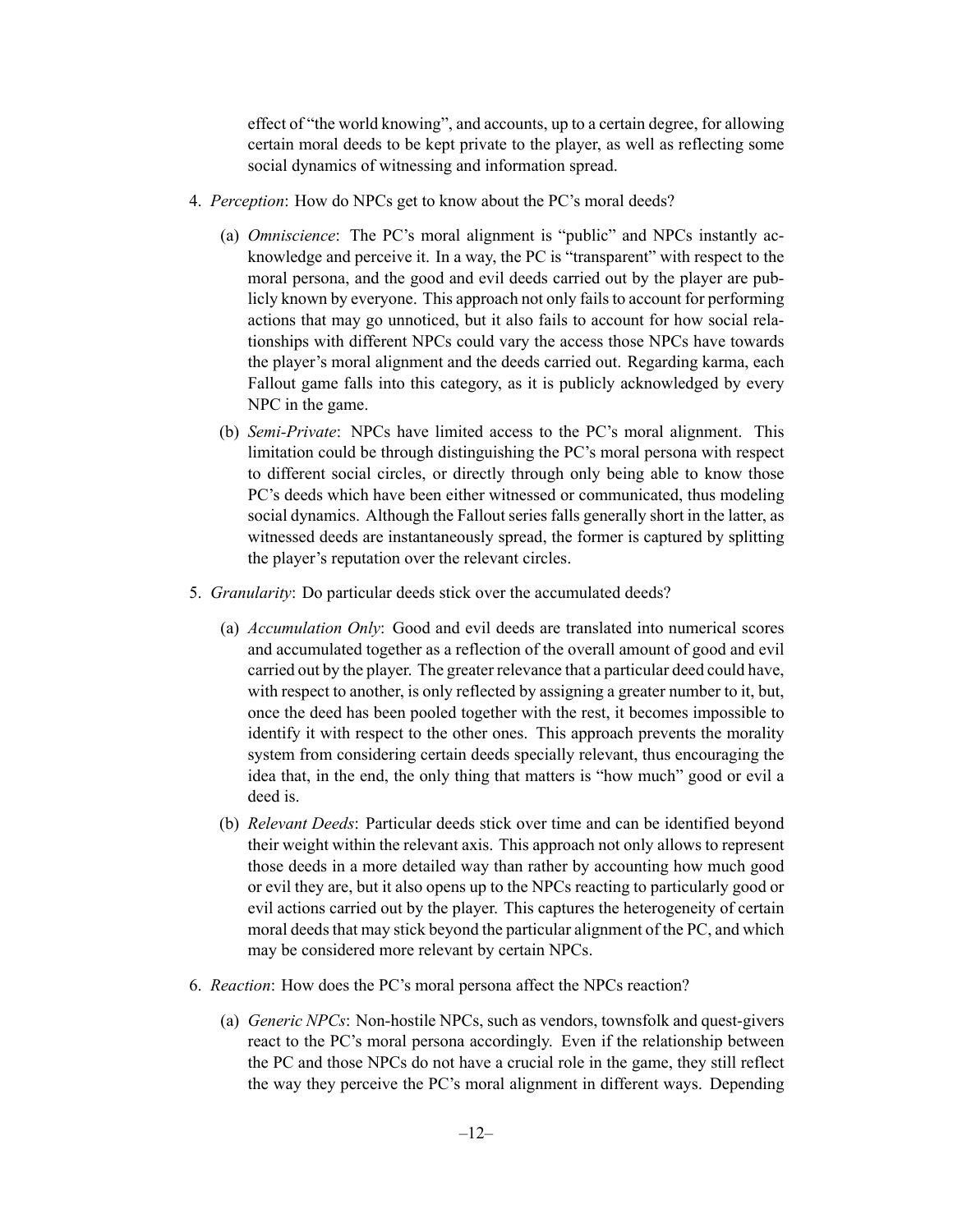on the specific role of the NPC, this can vary between dialogue interactions, prices in shops, willingness to share certain information, inclination to interact with the player, or even hostility towards it.

(b) *Companions*: Companion NPCs show a much deeper relationship with the PC, and the PC's moral persona affect their behavior in greater detail. Companions' reactions go beyond variations in dialogue interactions, and can also affect the companions' behavior and performance while helping the player. Similarly, companions judge the behavior of the player independently of the moral alignment, and react differently to particular deeds. Furthermore, different companions show different moral values and consider different deeds as being good or evil.

#### **Towards a Better Morality System**

The set of categories for morality systems just distilled through examining each Fallout title allows us to situate each game in terms of how much it accounts for each feature. Furthermore, it allows us to see how different games following different approaches account for certain features in one way or another, while sometimes completely omitting other ones. We argue how a more detailed morality system able to account for more nuances in the definition of the PC's moral persona, as well as more realistic reactions from the world and the NPCs, could contribute to prevent the effect of *inconsistent* moral gameplay, as identified by (Švelch 2010). This, in turn, would also help strengthen both the internal consistency and coherence of the virtual world, which (McMahan 2003) identifies as an important requirement for the players' immersion, through the enhancement of the social realism of the virtual world. Considering this, we now propose which combination of characteristics featured in the morality systems of the different Fallout games would lead to modeling the most comprehensive and detailed morality system, if it was to be implemented in a new game:

- 1. *Accumulation*: The most detailed approach to this feature is Fallout: NV's *double axis*, as it allows to independently keep track of good and evil deeds without pooling everything into the same slider. This, in turn, allows to take into account more nuanced or grey moral profiles for the PC, as shown by Fallout: NV's in-game labels.
- 2. *Scope*: Both Fallout 2 and Fallout: NV's provide the most detailed approach to the plurality of moral judgments through the mechanism of *social circles*. Their account of independent reputations depending on different regions and factions not only allows to limit the scope of the PC's moral persona, but also opens up to the chance of accounting for different sets of moral values judging the player's actions.
- 3. *Dissemination*: Although karma always has an *instantaneous* effect throughout the Fallout series, Bethesda's titles, namely Fallout 3, Fallout: NV and Fallout 4, introduce a limited set of actions that are already *witness-dependent*. Even though this is a first step towards accounting for the social dynamics of witnessing and information spread, it is still very limited, and so the mechanics already existing in Fallout games do not allow to fully account for the desired dissemination effect.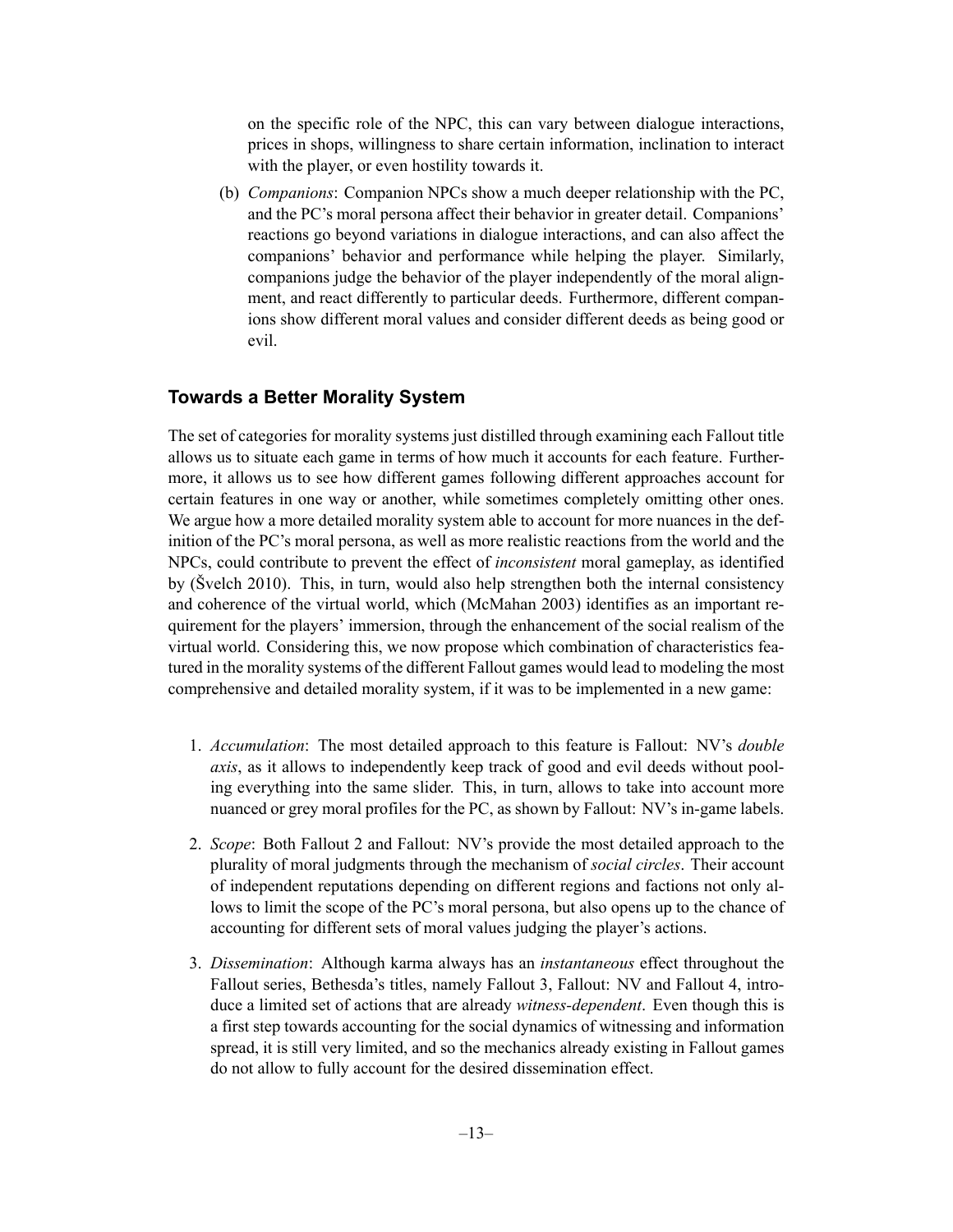- 4. *Perception*: Again, the Fallout series in general falls a bit short in this aspect, as the PC's moral persona is usually perceived right away by the NPCs. Nevertheless, Fallout 2 and Fallout: NV limit the scope of that and model some sort of *semi-private* perception of the PC's moral alignment through independent social circles.
- 5. *Granularity*: The most detailed approach to this feature is Fallout and Fallout 2's reputation titles, which allow to keep track of*relevant deeds* beyond their effect on the morality sliders. This, in turn, allows NPCs to react or behave differently according to those particular deeds.
- 6. *Reaction*: In the case of *generic NPCs*, in each one of the Fallout games, and specially in Fallout 3 and Fallout: NV, the moral alignment of the PC plays a role in the way they react and interact; the way Fallout and Fallout 2's reputation titles affect those reactions, though, is also a valuable addition to the case of generic NPCs. Regarding *companions*, Fallout 4's affinity system provides the most detailed way of modeling NPCs as individual agents with their own set of moral values, and who judge the player's actions independently. A combination of the affinity system, which would account for individual differences, together with a reputation-based reaction to account for their belonging to social circles, would allow to model deeper and more complex NPCs.

## **CONCLUSIONS**

Through performing a detailed analysis of the main features of the morality systems implemented in the Fallout CRPG series' games we have shown their strong and weak points, we have argued what they do accomplish, and also where they still fall short. This analysis also allowed us to define a set of criteria that identifies the main features accounted by those morality systems.

This, in turn, allows us to propose a combination of existing techniques in morality systems that can be seen in different Fallout games, and which would lead to a more detailed and comprehensive approach to morality systems in the context of the games analyzed.

Aside from providing a thorough study on the particularities of morality system in the Fallout series, our analysis allows us to foresee a series of guidelines towards the study and design of detailed morality systems, with particular emphasis on CRPGs. These guidelines would allow us to argue how some of the mechanisms already implemented in certain Fallout titles are, in fact, detailed enough to model them in a good level of detail, as well as showing how other existing mechanisms could be further improved to provide a much more fine-grained morality system. Similarly, through these guidelines we can also point to those desired features that a morality system should have, but which are not covered in any particular Fallout game.

As future work, and aiming towards providing guidelines for the design of more detailed, agent-based representations of NPCs with individual traits and moral profiles, we would like to further explore the reaction mechanism exhibited in Fallout 4, as well as considering how it could blend with general reputation mechanisms. We believe that such combination could lead to modeling NPCs characterized both by their individual values, as well as by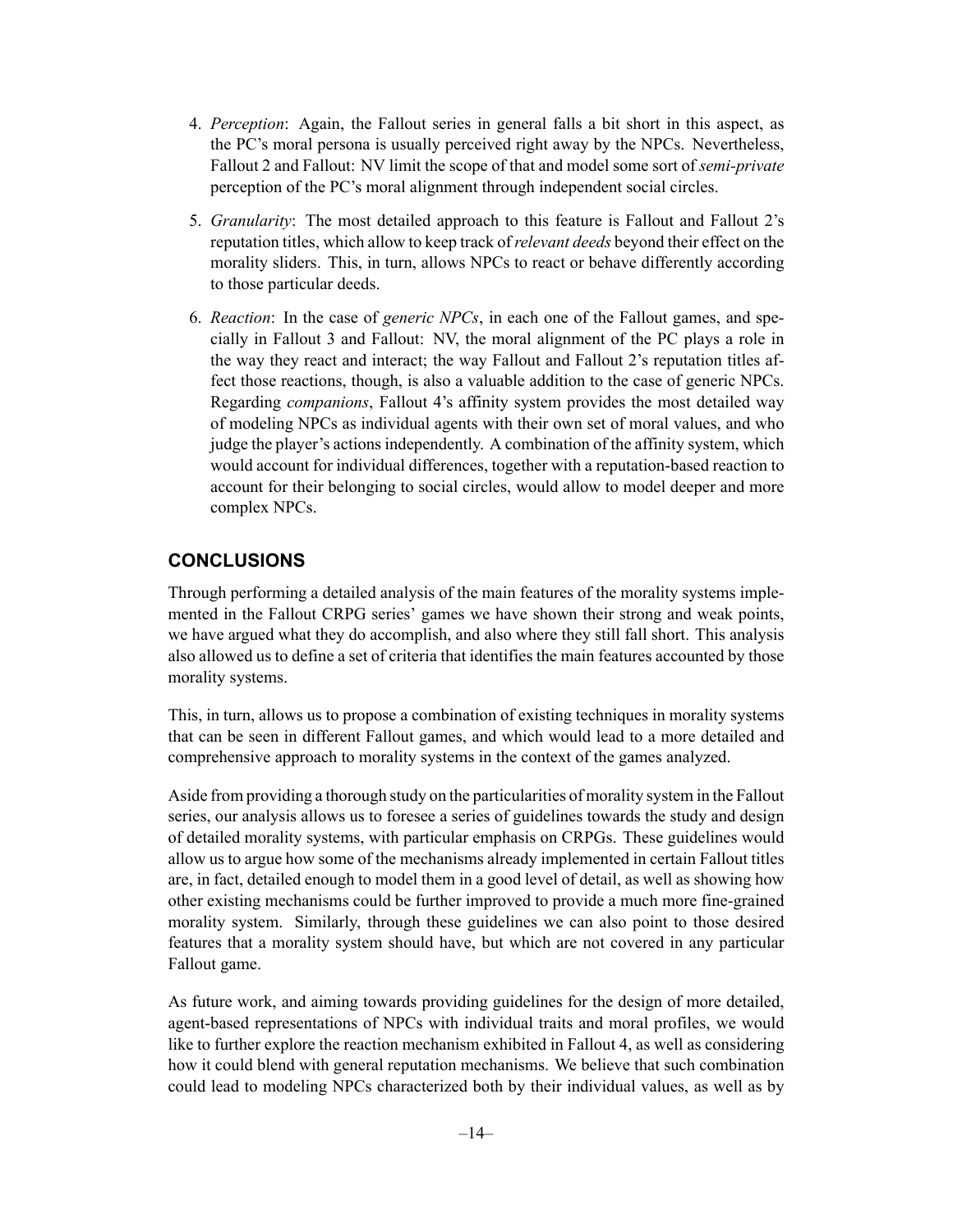their social profile related to their belonging to certain circles. Aside from that, we want to use the set of criteria we have defined through analyzing the Fallout games and apply it to other CRPGs that also include a morality system in order to to see how they compare to each one of the identified features. This will not only draw a relationship between the Fallout series and other games, but it may also allow us to refine the selected features even further. In turn, this can be beneficial not only to study how actual games model the moral persona of the player, but also to provide guidelines as to how the morality system of future games could be designed to account for the desired features.

#### **BIBLIOGRAPHY**

- Barnett, M., and C. Sharp. 2015. "The moral choice of inFAMOUS: law and morality in video games." *Griffith Law Review* 24 (3): 482–499.
- Champion, E. 2009. "Roles and Worlds in the Hybrid RPG Game of Oblivion." *International Journal of Role-Playing,* no. 1: 37–52.
- Chandler, D. 2015. "Retro-future Imperfect: Glitch and Ruin in Fallout 3." *Foundation* 44 (120).
- Digman, J. M. 1990. "Personality Structure: Emergence of the Five-Factor Model." *Annual Review of Psychology* 41:417–440.
- Fitzpatrick, R., M. Walsh, and M. Nitsche. 2005. "Character data sets and parameterized morality." In *Aesthetics of Play: Bergen (Norway), 14-15 October 2005.*
- Gert, B., and J. Gert. 2017. "The Definition of Morality." In *The Stanford Encyclopedia of Philosophy (Fall 2017 Edition).* N. Zalta (ed.) https://plato.stanford.edu/ archives/fall2017/entries/morality-definition.
- Hayse, M. 2010. "Ultima IV : Simulating the Religious Quest." *Video Games with God:* 34–46.
- Heron, M., and P. Belford. 2014. "'It's only a game' ethics, empathy and identification in game morality systems." *The Computer Games Journal* 3 (1): 34–53.
- İnce, L. Y. 2010. *A critical approach to game studies: analysis of Fallout 3.* Msc. Thesis. Bilkent University.
- McClancy, K. 2018. "The Wasteland of the Real: Nostalgia and Simulacra in Fallout." *Game Studies* 18 (2).
- McMahan, A. 2003. "Immersion, engagement and presence." In *The Video Game, Theory Reader,* 67–86. Routledge, Taylor / Francis Group.
- McMahon, N., P. Wyeth, and D. Johnson. 2012. "Personality and Player Types in Fallout New Vegas." In *Proceedings of the 4th International Conference on Fun and Games,* 113–116. FnG '12. Toulouse, France: ACM. ISBN: 978-1-4503-1570-8.

Miller, G. 1979. Mad Max*.*